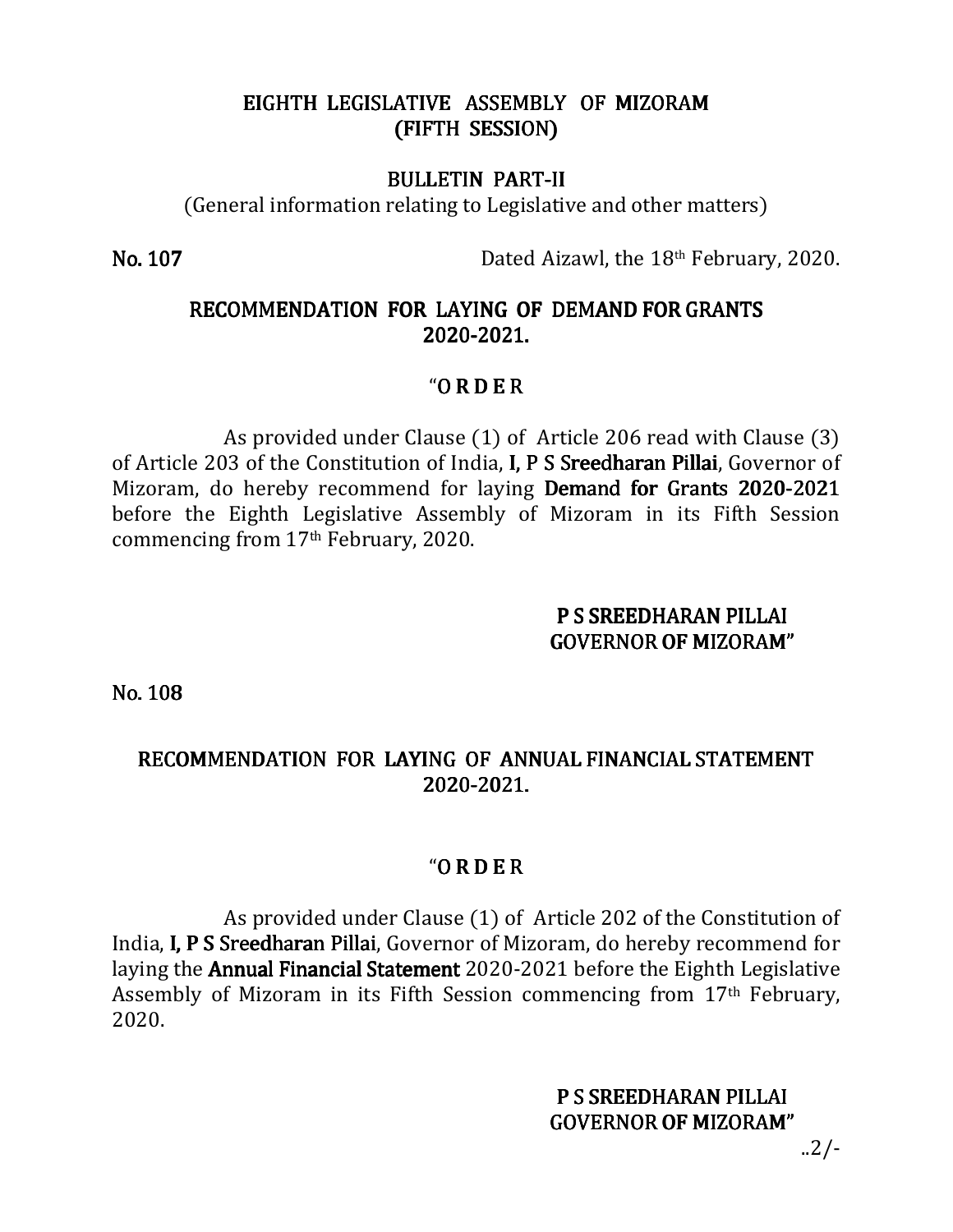No. 109

# RECOMMENDATION FOR LAYING OF RECEIPT BUDGET 2020-2021

### $'ORDER$

 As provided under Clause (1) of Article 202 of the Constitution of India, I, P S Sreedharan Pillai, Governor of Mizoram, do hereby recommend for laying the Receipt Budget 2020-2021 before the Eighth Legislative Assembly of Mizoram in its Fifth Session commencing from 17th February, 2020.

## P S SREEDHARAN PILLAI GOVERNOR OF MIZORAM"

No. 110

# RECOMMENDATION FOR INTRODUCTION AND CONSIDERATION OF THE MIZORAM APPROPRIATION (SUPPLEMENTARY DEMAND FOR GRANTS, 2019-20) BILL, 2020.

#### $'ORDER$

 As provided under Clause (1) of Article 204 read with Clause (1) of Article 207 of the Constitution of India, I, P S Sreedharan Pillai, Governor of Mizoram, do hereby recommend that The Mizoram Appropriation (Supplementary Demand for Grants, 2019-20) Bill, 2020 in respect of Supplementary Demand for Grants 2019-20 be introduced and moved in the Eighth Legislative Assembly of Mizoram in its Fifth Session, and as provided under Clause (3) of Article 207 of the Constitution of India, I also recommend for consideration and passage of the said Bill by the Mizoram Legislative Assembly.

# P S SREEDHARAN PILLAI GOVERNOR OF MIZORAM"

..3/-